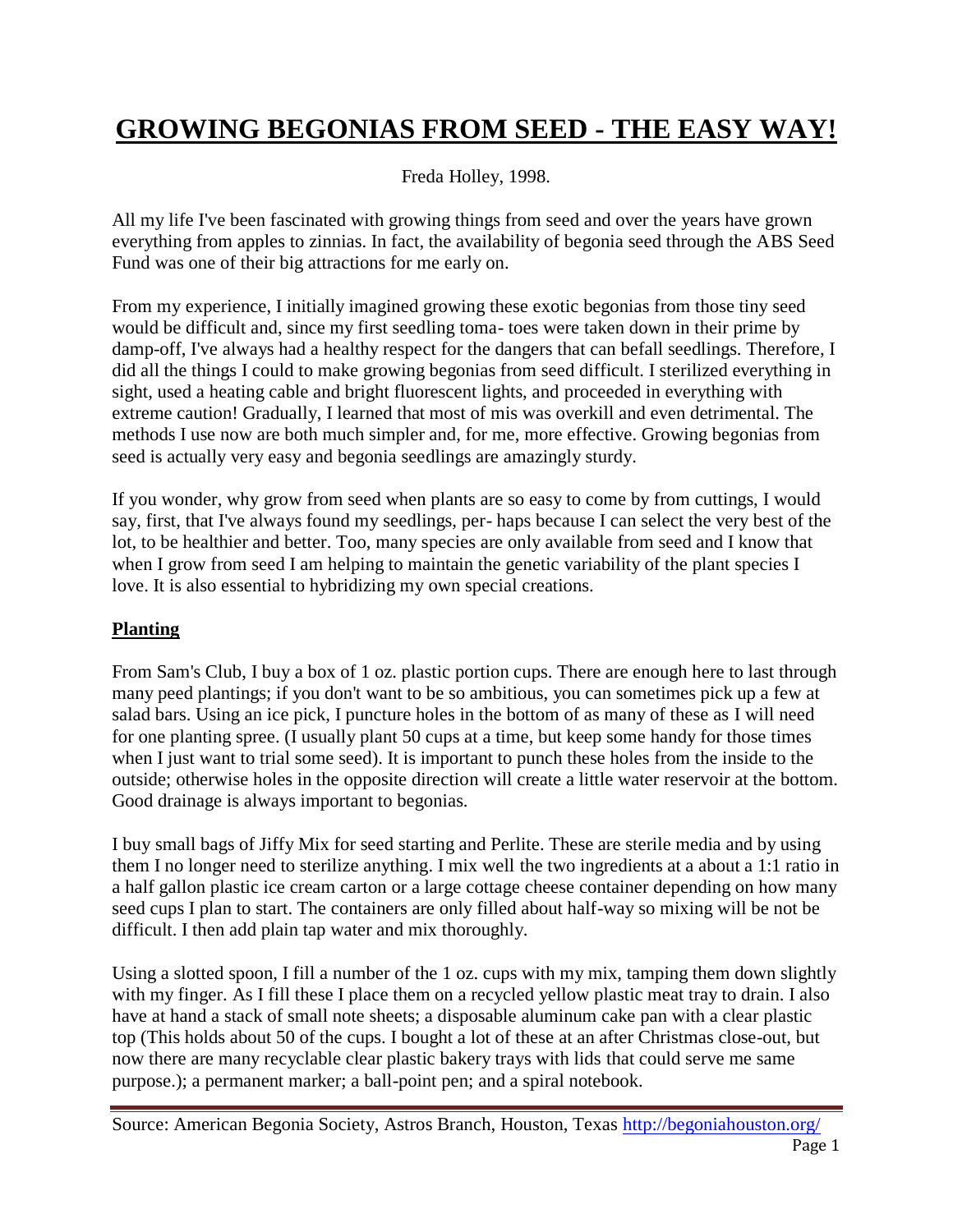Next, I open each seed envelope and shake out a small amount of seed onto one of the note papers which I have creased in half. (When I started out, I started seed in margarine tubs and planted all the seed. This either gave me too many seedlings or left the few to die in isolation in too large a container depending on the amount of seed in the envelope, plus I had no back-up seed in case anything went wrong. I still have trouble getting few enough seed of some varieties with very small seed such as B. incamata. From my 1 oz. cup, I have transplanted as many as 200 seedlings of this one!) From the note sheet, I tap the seed over the planting mix in the cup, spreading it out as much as possible. There is no need to cover or press the seed down. With the permanent marker, I immediately label each cup with the seed name and the date. The cup then goes into my aluminum pan and I go on to plant the remainder of the cups. When all are planted, I list each seed name under the date in my notebook (which I also use to record the seed I save). Labeling immediately is important so that over- planting a cup with another seed is avoided (Not that I've ever done this - at least not more than a hundred times or so!). When all the cups are planted, I place the plastic cover over the pan.

Begonias need light to germinate and grow, but fortunately they are quite happy with lower light levels than vegetable or many other seeds. To start out on a small scale use a 20 watt light stick (available from Wal-Mart or most building supply stores). This can be suspended from a metal file frame or other support. These are available in plant grow versions, but these are more expensive and I've had very satisfactory results with me ordinary version. Wire can be slipped through the upper plastic cover of the light stick at each end and this in turn attached to the frame. This then stands at just the right height to slip two of my covered cake pans underneath, but remember the seed will grow and the second space should be reserved for the next step.

Some recommend heat under the seed pan, but in a heated/air conditioned house, I've never found this necessary and in fact, the heat may well suppress the germination or steam kill the tiny seedlings. Begonias really germinate and grow best at right around 70 degrees. If the pan heats up too much even with this 20 watt light, the frame can be elevated to increase the distance between the seed pans and the light.

With my seed safely tucked away, the waiting begins. I've had seed germinate in only 4 or 5 days, but the usual beginning of germination is around 7 to 8 days. Semps are usually the fastest to germinate and I find rhizomatous and canes to take much longer, I've even had some fresh seed take as long as 30 days. Fresh seed will almost always germinate much faster than old seed (but I've also germinated seed that was up to 14 years old that was properly packaged and stored under refrigeration). To me, this is the most fascinating part of the whole process. That first glimpse of green never fails to flutter my heart! In fact, I usually can't wait and begin inspecting my seed cups using a magnifying glass to catch what always seem to me to be pure magic!

As each cup shows germination, I record that in my spiral notebook. Over time, this has given me a good record of germination dates.

## **Moving Them Along**

For their next stage of growth, I use deli containers which are about the same size as the small, flat margarine containers which I also save and use. I buy these by the sleeve from our grocery